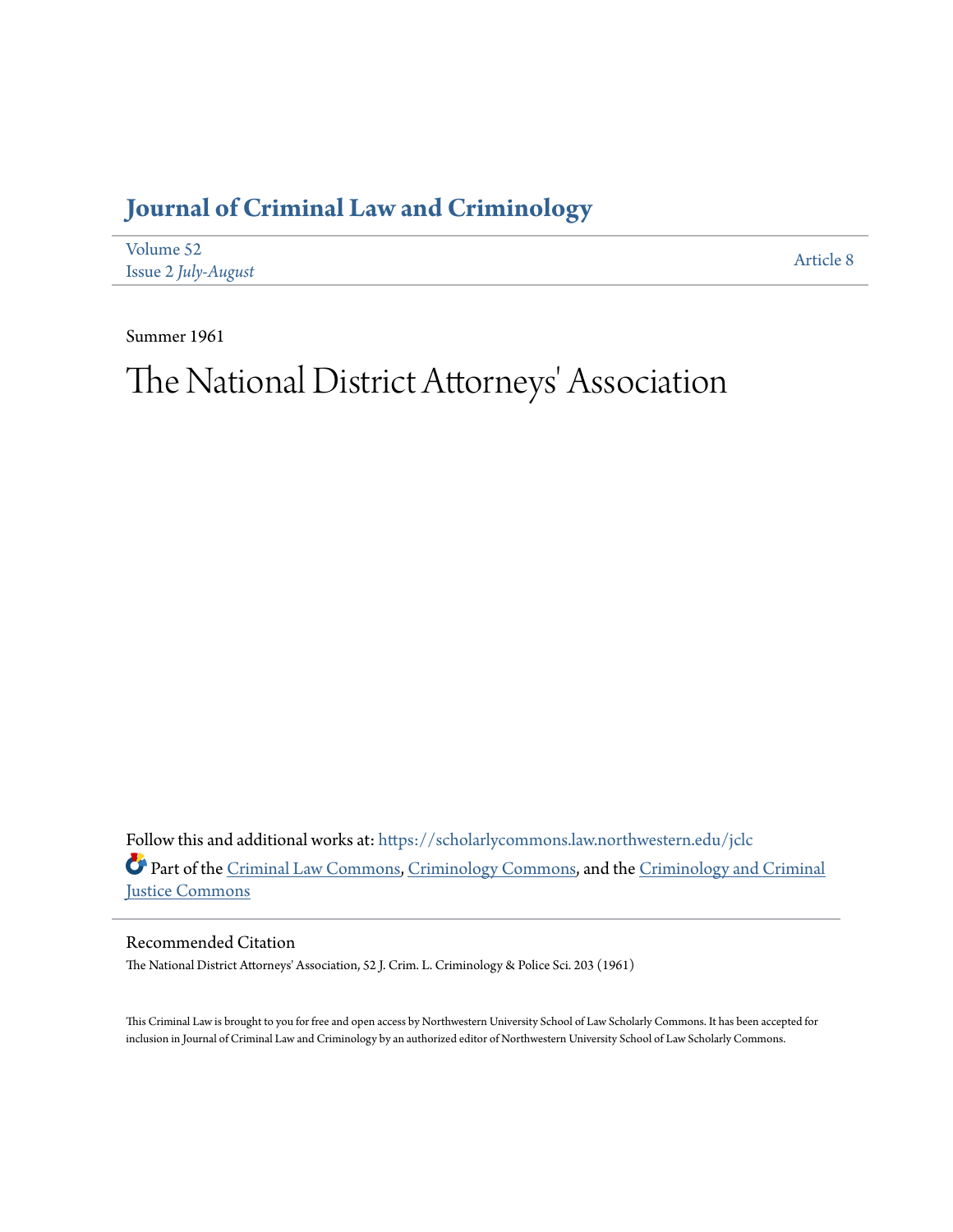# **Articles, Reports, and Notes OF THE NATIONAL DISTRICT ATTORNEYS' ASSOCIATION**

[This section of the Journal has been added for the exclusive use of the National District Attorneys' Association. The selection and editing of the material contained herein is the sole responsibility of the Association's representative, Mr. Duane **R.** Nedrud, a former prosecuting attorney, and a member of the Association. However, neither Mr. Nedrud, the Association, nor the Journal assumes any responsibility for the views expressed **by** the authors of articles appearing in this section.]

*Editor:* Duane R. Nedrud, Associate Professor of Law, University of Kansas City, Kansas City, Missouri

# ORAL **ARGUMENT** IN CRIMINAL **PROSECUTION**

# **MANLEY J.** -BOWLER

The author is Chief Deputy District Attorney, Los Angeles County, Los Angeles, California.- **EDiTOR.**

A very wise judge once said that no trial lawyer needs to be told how to make a summation because within the inner recesses of his heart every advocate earnestly feels that he is the lineal descendant of Demosthenes with a little kinship to both William Jennings Bryan and Clarence Darrow thrown in for size. For this reason it is difficult to say anything about the subject which would be of interest to prosecutors. There are, however, a few fundamentals which might be considered.

With rare exceptions, oratory is not nearly as effective for a prosecutor as a clear, direct and logical discussion of the case-in effect, talking it over with the jurors, utilizing the type of argument that can be followed easily and which will lead to reasonable conclusions. Certainly it is not to be understood that the address to the jury should be a dull, unemotional discourse. If the case is one which calls for an appeal to the feelings and emotions, the prosecutor will quite naturally become oratorical at times; and as the natural and spontaneous product of the subject matter, this can be most effective. Such outbursts, however, should never be overdone either as to length, frequency, or number. Today, flamboyance is largely a thing of the past. Instead, the emphasis is on naturalism -being yourself. The greatest tool and technique of a prosecutor is to create from the very beginning

of the trial an atmosphere of sincerity, earnestness, and confidence in the righteousness of the cause. If you do this, and then in argument follow through in simple, forceful terms, you have mastered ninety per cent of the problem.

# **PkEPARATION**

One of the first things to be considered in argument is preparation. It is indispensable to good argument that it be well-founded, logical, reasonable, and sufficiently interesting to hold the attention of the jurors. There are a few geniuses in our profession who can do this on the spur of the moment, but they are exceedingly rare. For most of us, the best technique is to make an outline of the argument before the trial begins, and then as the trial progresses it can be supplemented and revised so that just before actual presentation of your argument an orderly and effective arrangement of these points can be made quickly. This practice not only prevents the omission of a point but also encourages more concise, logical, and interesting presentation. It is the duty of the prosecutor in his summation to fit all the pieces of evidence together so that they form a comprehensive and comprehensible picture for the jury. This can not be done effectively without preparation from the beginning of the trial.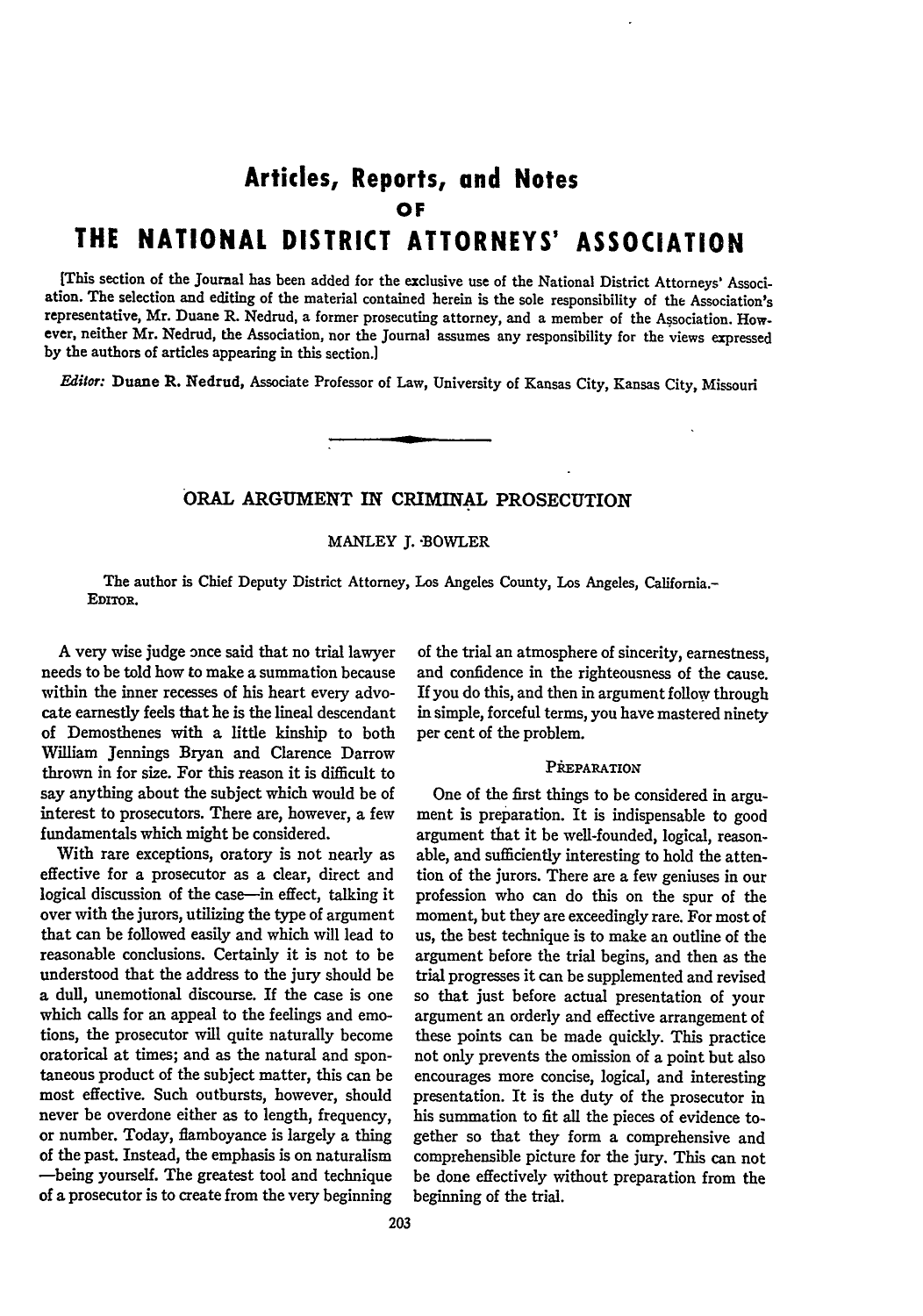# **WAIVER**

What about waiving argument? It is inadvisable for a prosecutor ever to waive argument, even though a proper verdict seems inevitable and a foregone conclusion. Jurors view the argument as a necessary part of the trial and expect that each advocate will put up a fight to secure a verdict in his favor. If the prosecutor fails to make an argument, they wonder why. It is certain that one or more of the jurors are likely to interpret the omission as evidencing a lack of confidence in the cause; or, if they have confidence in the ability and integrity of the prosecutor, they might conclude that **by** reason of something within his own knowledge and not brought out at the trial, he is not satisfied that justice requires a verdict in his favor. Where the cause of counsel is so dear that argument seems unnecessary, the argument may be brief. It may include the statement that the case is so clear that argument is unnecessary, or even an apology for arguing so obvious a cause. But since we never know how all twelve jurors will take it, the argument should not be waived.

#### **CONTENT**

Generally, what should be the content of the prosecutor's opening and dosing argument? The answer to this question depends largely upon the facts of the case. Some months ago our office was trying L. Ewing Scott for murder. As you may recall, in that case we had no body, or any part of a body, and no admission or confession.' However, we had an insurmountable collection of circumstantial evidence. At that time a story about a comparable case, in which Mrs. "X" disappeared and her husband was charged with her murder, came to our attention. In his opening argument the district attorney spent the whole day reviewing in detail one incriminating circumstance after another, establishing beyond any reasonable doubt that Mrs. "X" was dead and the defendant was responsible. Defense counsel then rose and informed the jury he would be very brief because be was going to demonstrate to them that there was a lingering doubt in the minds of each and every one of them that Mrs. "X" was actually

dead. With that he hesitated a moment, then as the door of the courtroom swung open, he said, "Why, there is Mrs. *X'* now-coming through the door." At that moment every head and eye in the jury box turned in unison toward the door of the courtroom. Defense counsel sat down With the word that the jury by its action had demonstrated its doubt as to the actual death of Mrs. "X". The prosecutor arose and acknowledged the success of defense counsel's little experiment and that it was true that when defense counsel said, "Why, there is Mrs. 'X'," everyone in the courtroom turned to look except one significant person, and that was the defendant himself. His eyes and head remained stationary as a sphinx because he, and he alone, knew with certainty that Mrs. "X" would never be coming through that courtroom door.

Generally, the prosecutor having the first argument must consider the possibility that at this point of the trial the jurors may not all be in favor of his cause. To some extent at least, the case of his adversary has made an impression upon them, especially since the defendant's evidence is still ringing in their ears. Therefore, he should not only present his case and its strong points, but should go farther and point out the weaknesses and lack of merits in the defendant's case, reconcile the conflict if the evidence is unfavorable, and eliminate whatever favorable impressions the defendant's case has made upon the minds of the jurors.

When it comes time to reply to defense counsel's argument, the prosecutor must be careful not to assume that his opponent's argument, which to him seems weak, illogical, and unreasonable, will be viewed by the jurors in the same light. Every seasoned trial lawyer is fully aware of the fact that such an argument directly will cause the jurors to develop doubt, be swayed, or even be influenced into returning a verdict. The only safe course to follow is, if possible, to destroy and remove its effect, even though it may seem to be unworthy of comment because of its obviously weak and illogical character. Unless this is done, there is always the likelihood that one or more of the jurors may accept such an argument; and should such a juror mention it during the deliberations in the jury room, it is well to have the prosecutor's argument to overcome and meet the point. If you have failed to furnish the required ammunition to blast the fallacious argument, it might prevail.

**I** See California v. Scott, 176 Cal. App. 2d 458, 1 Cal. Reptr. 600 (1959), *cert. denied,* 81 **S.** Ct. 245 **(1960).**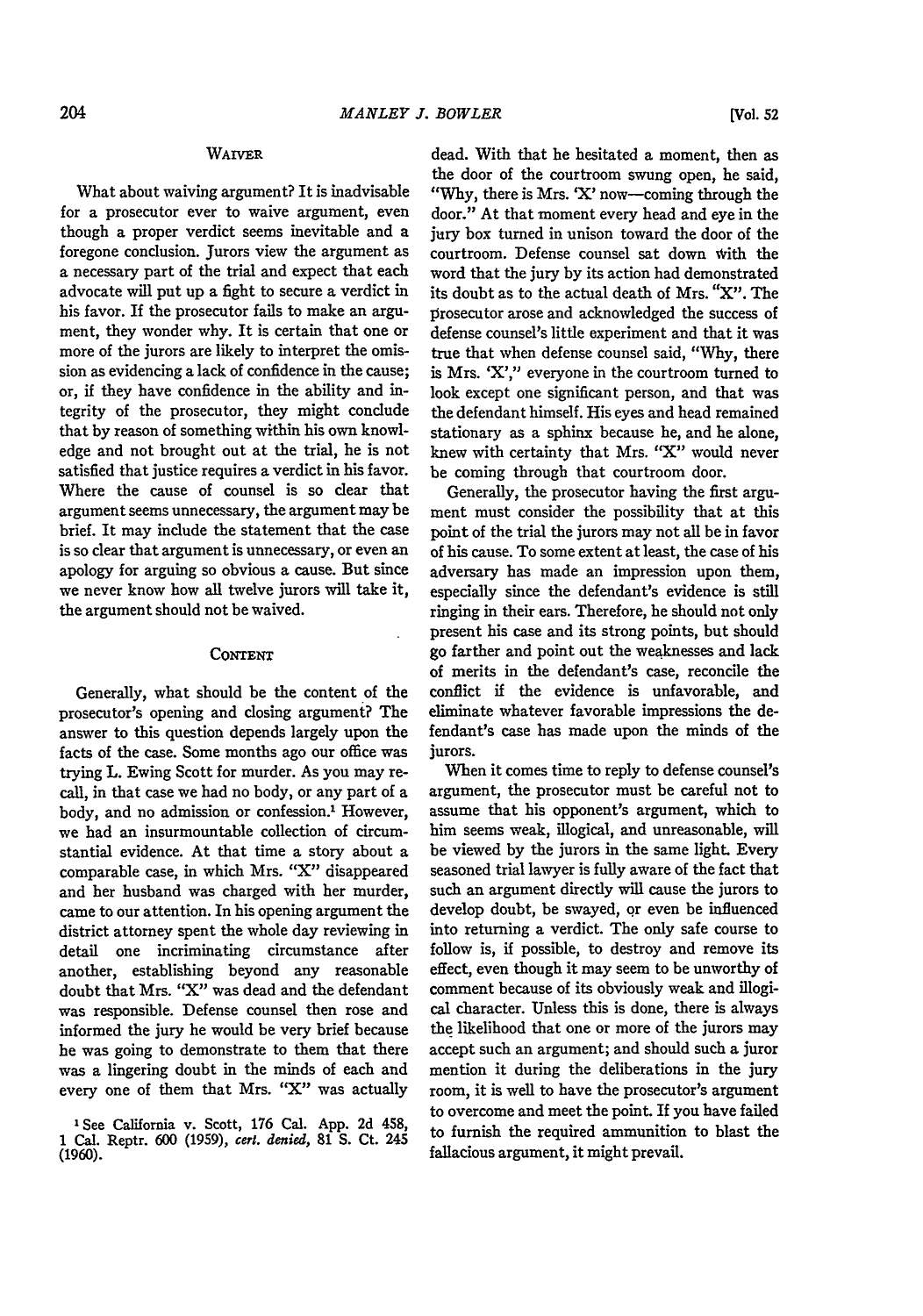19611

# COMMUNICATION OF THE LAW AND EVIDENCE TO **THE JURY**

Some of the most vexing problems facing a prosecutor in argument to the jury are the everyday ones. If he tries to research these questions, he is likely to find that they have been generally neglected **by** the writers and authorities in the legal field. We might well consider some of these.

## **ARGUING LAW**

One thing prosecutors face each day is the problem of arguing law to a jury. Perhaps the greatest fiction known to the law today is that jurors grasp and understand the court's instructions on principles of law which lawyers and judges have taken many years to learn- -and, in many instances, have never fully comprehended. In Los Angeles County, Judge Frank Swain of the Superior Court likes to write poetry. In his book, *Judicial Jingles,* he parodied this situation as follows:

> "Ladies and gentlemen of the jury: "The time now arrives To brighten your lives By reading unending instructions; Though it is a fiction That you heed my diction When making juristic deductions.

"If you can agree After these words from me, I shall be surprised and delighted. It's gambling, I know, Like win, place, or show, But for that you can't be indicted."

Unfortunately, the form of present day criminal jury instructions is not a laughing matter. It is an indictment of all members of the legal profession in their failure to fulfill the most basic attribute of advocacy, that of communication.

If the technical medical testimony of an expert witness is not communicated to the jury in simple, understandable terms, we could say with certainty that the advocate who called him as a witness was a failure. But an even greater failure is that of several generations of lawyers and judges who have been unable to draft instructions which will present legal theory in plain terms which appeal to common understanding. This failure on the part of the entire profession has imposed upon the individual advocate the burden of translating legal

theory into common sense **by** his argument to the jury. If this is not done effectively, the individual advocate is not doing his job.

In California, counsel in criminal cases are materially assisted by a recent addition to our Penal Code (Section 1093.5) requiring that before commencement of argument the trial judge must decide upon the instructions he is going to give. It is apparent that the California Legislature, by enacting this provision, impliedly recognized the propriety of reference to law in argument. Reference to applicable law is indispensable in arguing the merits of a lawsuit and accurate statements of law are always permissible. It is generally held that the boundaries of such argument are within the discretion of the trial judge.

# **METHODS USED 10 PRESENT THE LAW**

The presentation of law to the jury, like most matters of trial tactics, is a matter of individual ingenuity and preference. There are, however, three methods which may be used in various combinations: Illustration, historical analysis, and repetition.

#### **(1)** *Illustraimon*

Illustration is probably the only effective means to communicate with jurors concerning those words which have a peculiar legal meaning. There is probably not one juror out of one hundred who knows that malice aforethought and premeditation are two different things. Illustration is always effective in making those subtle distinctions which laymen too often regard as legalistic "mumbojumbo."

Jurors frequently have their own ideas about legal theories. A good example is the right of self defense. In such matters, of course, we are always dealing with the reasonable man standard. It is effective to give examples of what the defendant as a reasonable man should have done. This may serve the dual purpose of clarifying the law to the juror and also removing any preconceived ideas he may have about the rights of a person in defense of himself.

This type of argument may be demonstrated by reference to a murder case tried in Los Angeles. It was given national publicity because it had aspects of a gangland killing and Mickey Cohen was prominently mentioned. In a bistro located in our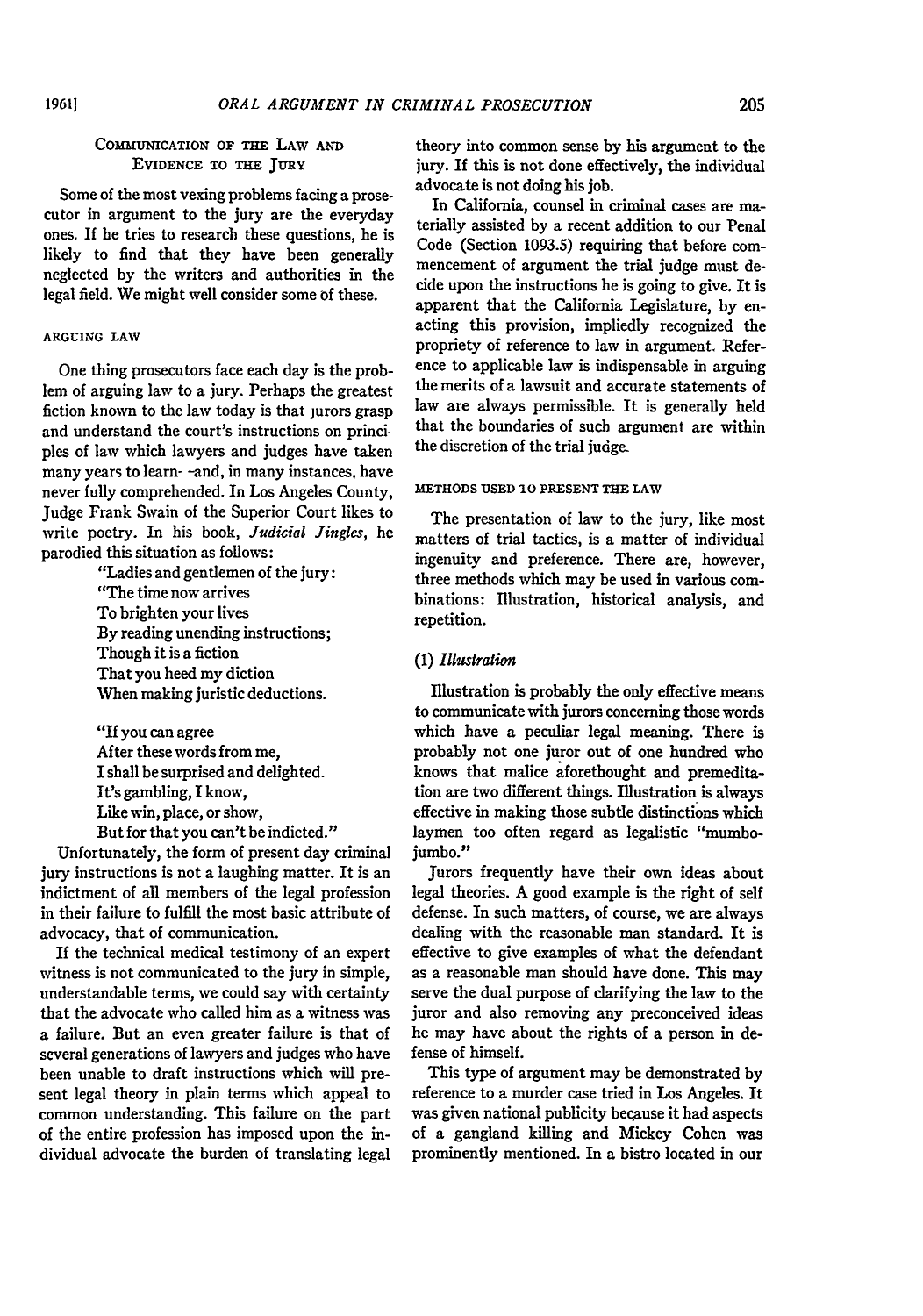famous San Fernando Valley, Sam LoCigno shot and killed Jack O'Hara. LoCigno relied on self defense. It was successfully pointed out to the jury that the defendant's actions were not reasonable. O'Hara was a big fellow who **had** a bad reputation of using brute force in his role as an enforcer, but he was never known to carry a gun. O'Hara came to the restaurant to talk about a gambling debt. He approached the table occupied **by** Cohen, LoCigno, and four or five others, including two beautiful women. He stood at the table opposite LoCigno and held a brief conversation with one of the other men seated at the table. During this conversation, O'Hara slapped the man, and then made a remark to LoCigno, "You're next, you Dago ------." With that, LoCigno immediately shot O'Hara through the head with a **.38** bullet. The gun he used was never recovered. It was pointed out to the jury that there was no indication that O'Hara was armed or that LoCigno had any reason to believe he was. The cafe was full of other patrons, including many of the defendant's mobster friends. Under the circumstances, LoCigno could have fired a warning shot or at least have shouted a warning before firing; he did not do so. Instead, he fled the scene immediately and went into hiding for several days.

In short, this method of illustration of what a reasonable man should do under the circumstances gives the prosecutor an opportunity not only to to clarify the law of self defense, but also- to graphically bring home to a juror who might be faltering examples of what the defendant should have done. This **will** help to restore the juror to proper perspective.

#### (2) *Historical analysis*

When the subject matter is legally relevant, but lacks the moral or logical significance that it had in an earlier age, historical analysis may be of real benefit. Two examples may serve to illustrate this situation: where entrapment is claimed, and where evidence of good reputation is offered **by** a defendant.

We all know that if the jury in its deliberations finds itself confused as to the law, it may feel its confusion to be a reasonable doubt. It therefore is essential that these matters be put into proper perspective at the time of argument. **A** prosecutor may affirm his complete belief in the defense of entrapment and the jury's duty to follow the law.

At the same time, he may minimize any undue or improper effect of the defense **by** describing its origin in the efforts of the court to protect the citizenry against the nefarious practice which prevailed when law was enforced **by** thief-takers or legal bounty hunters who made their living **by** obtaining convictions instead of securing justice. The jury will then understand that this ancient law does not indicate that the judiciary believes such outrages as entrapment are likely to be committed by a salaried professional police officer who has sworn to uphold the law. He has nothing to gain from a conviction; instead he has his conscience to live with.

The effect of reputation evidence may also **be** placed in perspective **by** pointing out its ancient origin, its validity in small medieval communities its irrelevance to an age of larger cities and rapid transportation.

## **(3)** *Repetition*

Unless a rule of law is firmly fixed in the minds of the jury **by** repetition, they will make unauthorized variations upon it. For example, a prosecutor should not overlook the value of reiterating that there are no exceptions to a given rule of law and stressing the jury's duty to follow the law as it is, making no exceptions of their own. **By** the same token, it should be emphasized that a verdict contrary to law is a disgrace and an eternal burden upon the juror's conscience.

# EXPERT TESTIMONY

Another matter prosecutors face each day is arguing expert testimony to a jury. The argument of expert testimony, both with reference to one's own experts and the discussion of those called by the defense, is of considerable importance. Yet, we frequently see it done with varying degrees of inadequacy. Almost always the fault can be traced directly to a confused presentation of the testimony of the prosecution's experts during the trial. These defects occur because of inadequate understanding by counsel of the subject matter to which the experts have addressed themselves. Therefore, the first step toward effective use of expert testimony as evidence, and in argument, is a reasonable grasp of the subject by counsel himself.

It is hard to conceive how a jury could understand the testimony of an expert and be persuaded to base a finding upon it, unless the attorney has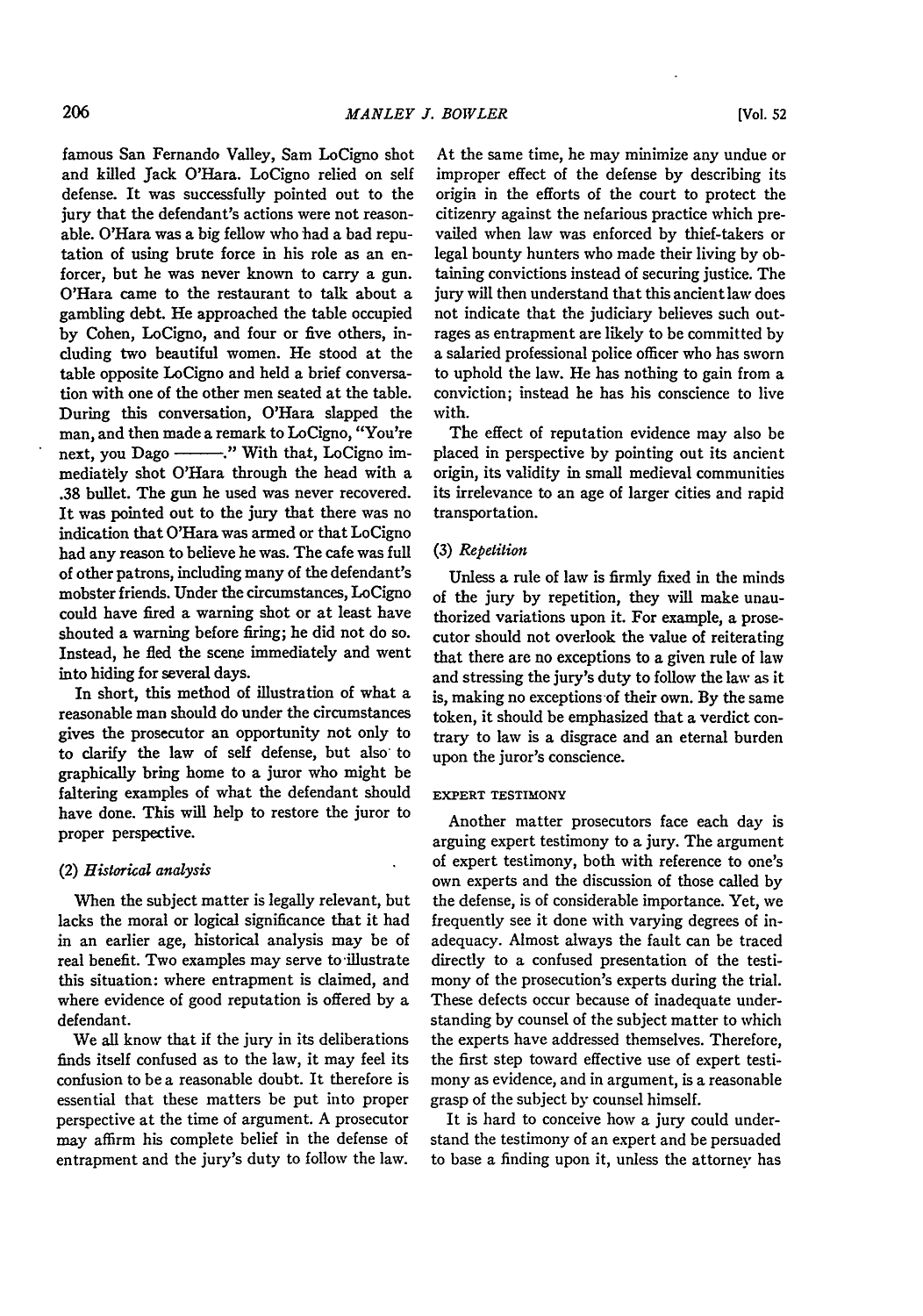at least the same understanding which he expects the jury to have achieved after hearing the testimony and his argument. On the other hand, counsel does not need a Ph.D. in each branch of science in which he seeks to enlighten the jury. It is told *oi* Fallon, the renowned trial lawyer, that at the conclusion of a brilliant cross examination of the head of Harvard's gynecology department, the distinguished expert asked Fallon, "May I ask you a question?" "Certainly," said Fallon. "When and where did you study gynecology, Mr. Fallon?" "Last night in my library," Fallon replied.

A comparatively short time well spent with the right books and with the expert can give one a surprising grasp of the most technical subject.

Nearly every concept and process of science which might be pertinent to a trial can be broken down into readily understood steps of explanation and reasoning. The rules of presenting and arguing expert evidence to a jury are the old basic ones: Understanding, simplifying, and clarifying. Frequently the experienced forensic expert has worked out his own methods of making the technical aspects of his testimony understandable to laymen. Let him exercise these first on you privately and, if possible, in the presence of your wife, girl friend, or grandmother. Whenever anything is not crystal clear to grandma, stop; then go over the point until she thoroughly understands it. Then, and only then, should you feel ready to present it to the jury.

In the presentation of expert evidence, let the expert show the jury, whenever possible, that he can make the findings he says he can. This is most important when experts are testifying as to identities. Witnesses such as the handwriting expert who establishes writing as that of the defendant or the ballistics expert who establishes that a particular bullet came from a particular gun are not expressing an opinion so much as they are giving the jury facts-facts known to them, but not generally known, by which they have been able to establish the connection of one piece of evidence tc another. These witnesses are experts by reason of their special knowledge which enables them to look for and find distinctive characteristics and points of identity. This usually calls for the use of magnifiers, microscopes, spectroscopes, etc. When properly examined they can pass on to the jury their discoveries and knowledge so that the jurors themselves arrive at the ultimate opinion. The

argument in such cases is then always less difficult. To a great extent, you argument will utilize the expert's simplest explanation as your explanation.

Obviously, different kinds of expert testimony call for different types of argument and presentation, each of which could easily be the subject of an extensive review. However, we might consider some general observations which are usually applicable irrespective of the field.

Within the limits of fair advocacy both in presentation and argument, it is most advisable to stress and enlarge the training, experience and qualifications of your expert. Never, of course, fall into the simple trap set by defense counsel in offering to stipulate as to qualifications of your witness. We should look to the expert as an instructor who will furnish the jury the required knowledge which they lack and which will enable them to decide the issue. Since the jury will accept the instruction, information, or opinion in direct proportion to their confidence in his knowledge, experience, and personal integrity, these factors should always be fully and fairly presented on voir dire of your expert. Perhaps you don't have an expert on that issue. You may be taken by surprise and the expert may be squarely against your position. Many of you have been confronted with this most dismaying situation and have your own way of meeting it. If you fail to. cross examine at all, you risk having the jury conclude that you concede the point. When this happens, it is rather difficult to handle the argument. If you do attempt to cross examine, you will probably flounder helplessly and give the expert new chances to drive home his point. Then you compound your floundering in argument with conspicuous or specious explanations of the expert's opinion. When presented with unanswerable evidence in such cases, it is sometimes better to ignore it, and hope the jury will, too.

#### **REASONABLE DOUBT**

Seldom is the criminal case tried in which defense counsel fails to bear down on reasonable doubt. The courts in almost all of the states define this doctrine in the exact language Chief Justice Shaw used 'in **1850** in the famous Boston murder case of *Commonwealth* v. *Webster.2* Down through the years many thousands of words have been used to tinker with this definition, but it has 2 **59** Mass. **(5** Cush.) 295, **52** Am. Dec. **711 (1850).**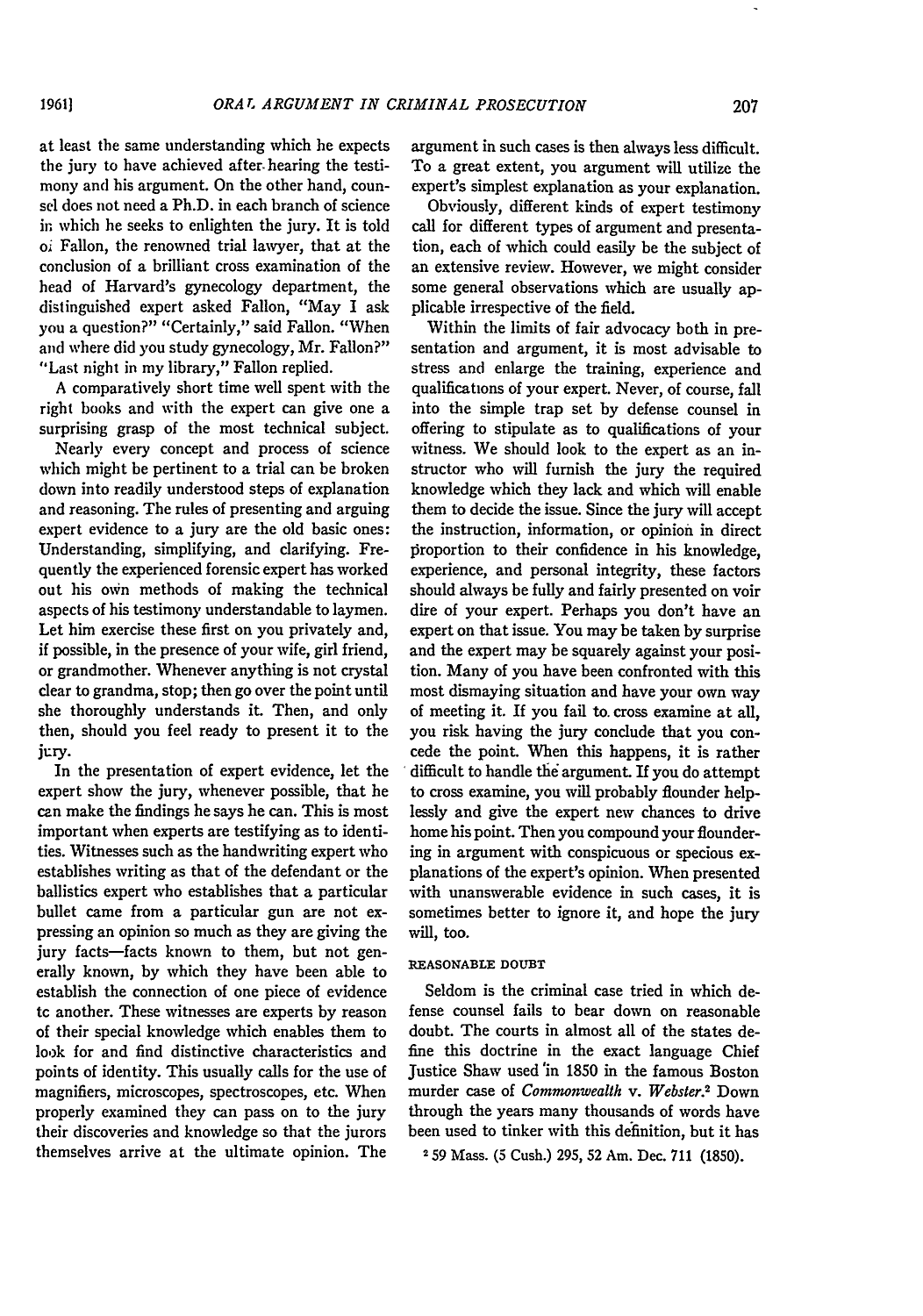not been improved upon. Most defense lawyers pound away with all possible emphasis upon the burden of proof and reasonable doubt. Some of them will bear down on the words "moral certainty" and attempt to suggest to the **jury** that these words carry approval of a higher authority and therefore impose a heavier burden of proof on the prosecution than mere reasonable doubt. Some of them single out the word "abiding" and say to the jury, "Here is the key." They then embellish this and attempt to build up the required burden of proof out of all proportion. In effect, they say: "You jurors can never convict simply because you conclude that the defendant is probably guilty. You must be able to say, 'He really is guilty; of that I am morally certain.'" This instrument of confusion is utilized **by** most defense lawyers in conjunction with their efforts to confuse the jury as **to** the evidence or draw attention away from the evidence.

Prosecutors have very little difficulty with this situation **if** the facts are with them. Most of them avoid referring to the doctrine of reasonable doubt in their opening argument for two principal reasons: **(1)** the confusion surrounding the doctrine, and (2) a desire to avoid focusing undue attention upon the doctrine and inadvertently helping the defense lawyer in his argument. Instead they find it more advantageous to wait until the defense lawyer has predicated his argument upon the doctrine and upon attempts to confuse the evidence. In his closing argument, the prosecutor may then answer the attempts of the defense lawyer to confuse the issues and in doing so may review the highlights of the evidence and thereby gain the advantage of repeating and emphasizing the evidence.

But how can the prosecutor get the doctrine of reasonable doubt back in perspective? To start with, he should acknowledge the fact that the doctrine is a salutory rule evolved through decades of judicial experience, and that as an officer of the court and a lawyer, the prosecutor believes in it for the protection of not only the one on trial, but everyone in the nation. The jury should be told in strong terms that its purpose is to shield the innocent and not to provide a cloak for the guilty. Reasonable doubt is an actual and sincere mental hesitation caused by insufficient or unsatisfactory evidence. Here the "key word", abiding, can **be** used to the prosecutor's advantage. It is not a doubt prompted by sympathy for the defendant, nor a doubt conjured up in the mind to escape an

unpleasant duty. It is not a doubt that is based upon the mere fact that there is a conflict in the evidence, because every juror knows that there will be a conflict. He should know that the very reason for the jury is to resolve such conflicts and determine where the truth lies. In short, it is a doubt where the mind hesitates because reason is not satisfied. It is not a doubt where the mind is convinced, but hesitates because of the fear of the consequences in declaring its conclusion; this is not doubt--this is timidity. This rule of law is an abstract statement of thought and it is most difficult to express affirmatively. It is questionable whether or not any amount of style or argument on this subject could possibly sway the jury unless the facts themselves warrant it.

# **CREDIBILITY** OF **WITNESSES**

Obviously, nothing comes up more regularly in argument than the credibility of witnesses. Let us consider a few generalities.

Conflicts in testimony are virtually a necessary incident to the trial of any lawsuit. This ultimately raises a question of credibility. The attorney who insists that all his witnesses are persons of impeccable truth, honesty and integrity, and all who differ with their testimony are hopelessly depraved and entirely unworthy of belief, doesn't obtain many favorable verdicts. The brash assertion that a certain witness is a liar or has intentionally falsified is best avoided. If this is obviously the fact, the attention of the jury need only be directed to the fact that the witness is not worthy of belief and the reasons why this is true.

What are some of these reasons why witnesses are not worthy of belief? Among the most important of these matters which may be utilized is the witness's opportunity to observe and his motivation. The fact that witnesses disagree in their versions of an occurrence is not by any means evidence that one or more have intentionally falsified. The abilities of witnesses to observe and remember, the positions from which they viewed the occurrence, what they happened to be doing at the time, their emotions before, at the time of, and after the incident, and all the many other attendant circumstances and factors, must be considered and weighed. When done carefully and conscientiously it will often be found that the supposed discrepancies and conflicts can be logically accounted for and the true facts arrived at without questioning the honesty and veracity of any of the witnesses. As for possible discrepancies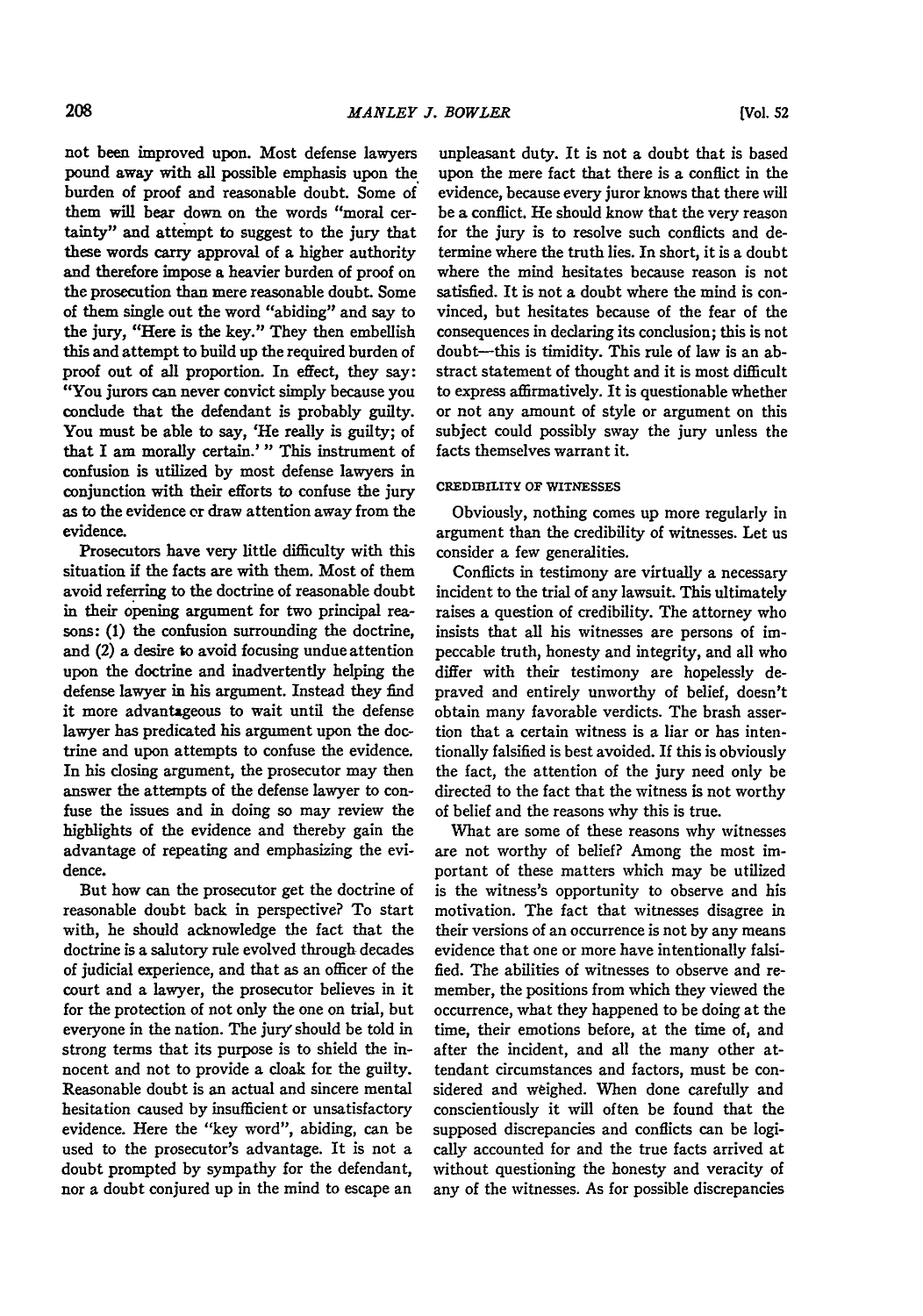in the testimony of your own witnesses, it is often the best practice to review and reconcile these in your opening argument, thereby taking the teeth out **of** your opponent's argument.

In arguing credibility, perhaps the greatest tool for the prosecutor is a thorough examination of the witness's motivation. Motivation affords dramatic contrast between prosecution and defense witnesses. In contrast to most defense witnesses, certainly it can be said that a vast majority of prosecution witnesses have no personal interest in the case. You might point out that they are ordinary citizens performing a civic duty and that they must live with their consciences and would not rest easy if they identified the wrong man. By contrast, defense witnesses may have strong motivations which affect their testimony. Obviously the strongest motivation is that of the defendant himself. He has the most to lose and it is almost expected that he will color his testimony to his own advantage. As for relatives of the defendant, their bias and interest, or motivations, are strong. Quite naturally they do not want to believe the worst of someone in their own family. Sometimes the soft approach is especially effective with a relative. For example, when a long-suffering mother of the defendant testifies on his behalf, you may develop undue sympathy for her and the defendant if you attack her vigorously. Instead, it may be much more effective to gently point out her difficult situation and her natural deep love and loyalty that only a mother can possess. You, of course, have the friends of the defendant to contend with also. Their motivations are similar to those of relatives, and the same considerations therefore apply.

Quite frequently in the trial of criminal cases you are confronted with character witnesses. The danger of such testimony is two-fold: (1) the court will instruct the jury that character evidence, in and of itself, may raise a reasonable doubt and this can hurt the prosecution's case when the jury is looking for a reason to acquit the defendant; (2) defense attorneys often argue that by introducing character evidence it has given the prosecution a chance to lay before the jury any offenses or arrests suffered by the defendant, and since there has been no mention of such arrests, the jury can assume that the defendant not only has a good reputation but also has a spotless record.

This argument is often countered with the rather weak approach that this may be the first time the defendant got caught and, furthermore, many people, including famous people in history, had excellent reputations in the communities where they lived. Basically your approach would probably be that defendants do not call their enemies nor disinterested persons, but always friends or friendly neighbors. Again your emphasis is one of motivation.

#### **CONCLUSION**

In conclusion, may I reiterate the following salient points in effective argument:

- (1) Create from the start of the trial an atmosphere of sincerity, earnestness, and confidence in the righteousness of your cause.
- (2) Preparation for argument starts before trial.
- **(3)** Use oratory only when it is the natural and spontaneous product of the subject matter. Don't overdo it.
- (4) Use simple, forceful, logical terms.
- **(5)** Make your appeal to reason and common sense.
- **(6)** Be yourself.

# THE SOCIAL **AND** ETHICAL **REQUIREMENTS** OF CRIMINAL PROSECUTION

#### FRED **E.** INBAU

The author is a Professor of Law in Northwestern University. He is a former Director of the **Chi**cago Police Scientific Crime Detection Laboratory. Professor Inbau is the author of *Cases and Comments on Criminal Justice* (1960) (with Claude R. Sowle); *Lie Detection and Criminal Interrogation* **(3d** ed. 1953) (with John **E.** Reid); and *Self-Incrimination: What Can an Accused Person Be Compdled to Do?* (1950).

This article is based upon part of a paper presented by Professor Inbau at a Canadian Conference on Criminal Law conducted by Osgoode Hall Law School in Toronto on September **23** and 24, 1960. **-EDITOR.**

Although it seems clear to all of us that it is socially desirable to prevent all crimes and to apprehend all criminals, there is actually a different philosophy that prevails, in effect, anyway, with respect to criminal prosecutions.

Have you ever stopped to consider thoroughly the *real* reason why we tolerate so many restrictions on the prosecution's efforts to convict and at the same time give so much leeway to defense counsel and to the defendant in their efforts to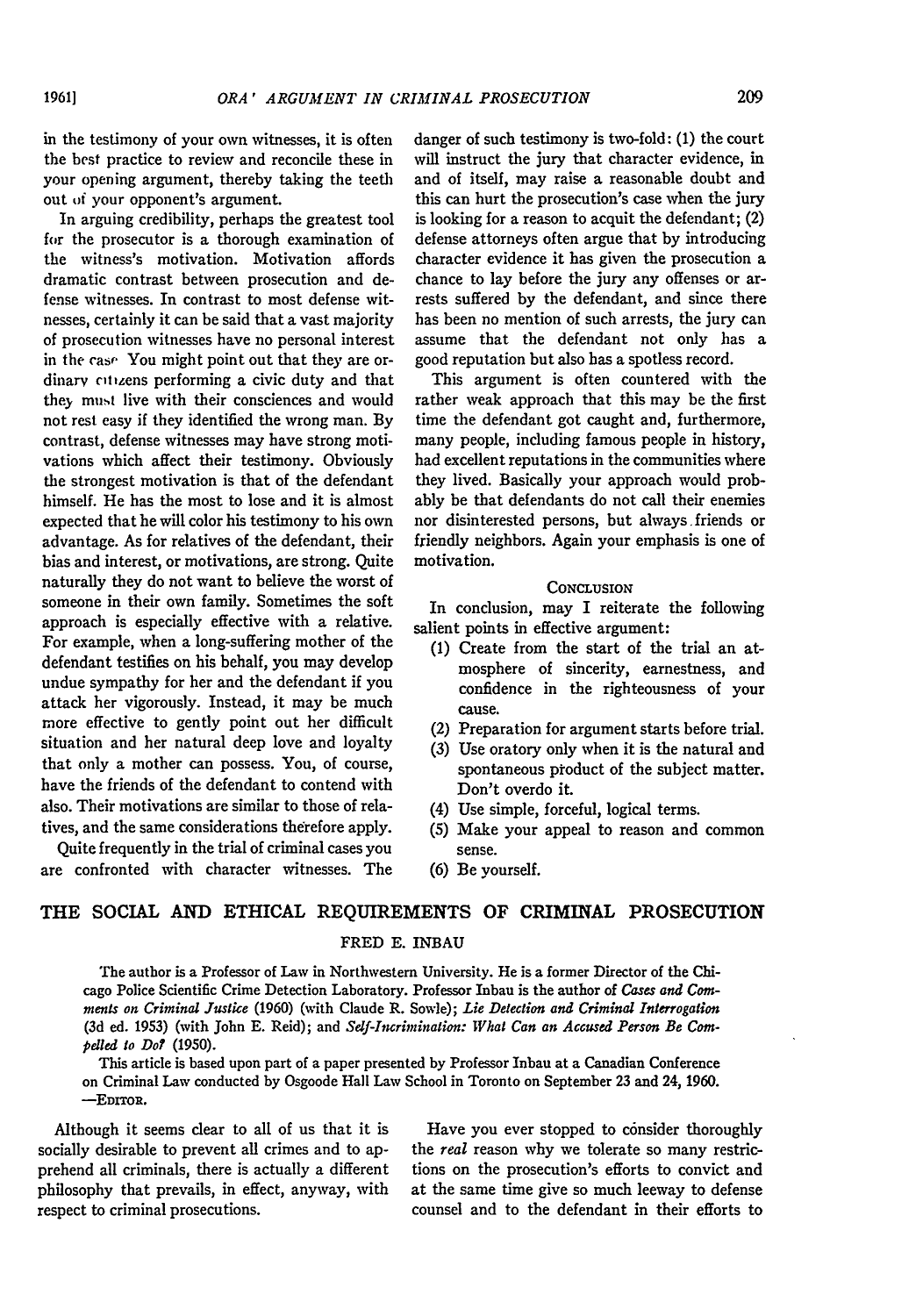avoid a conviction? Perhaps you may be inclined to say: "Certainly; it's for the protection of the innocent." This, of course, is one reason-and it is generally accepted as the only one. But there is another and a more basic one. Before suggesting it, however, I would like to raise a few points to indicate, at least to my way of thinking, that the only or major reason is not the usually stated one of protection of the innocent.

First of all, why is it that in a criminal prosecution the defendant-the one person who should be able to enlighten the fact-finders more than anyone else--need not take the stand and testify?

Why, in most jurisdictions, is it necessary that the jury be unanimous in its verdict, when democratic determinations of utmost importancequestions of group survival-are made upon the basis of a two-thirds vote, or even a majority vote of Congress, Parliament, or of some other body charged with similar responsibilities?

Why exclude unerring proof of guilt, as about half of our state courts do, solely because the police did not follow the prescribed procedures in obtaining it?

Why do we who are members of the legal profession, and why does the public at large, tolerate a standard of legal ethics that permits defense counsel to cross-examine, and by cross-examination "destroy" a prosecution witness when counsel knows, from what his own client has told him, and from what his own evidence clearly establishes, that the prosecution's witness is telling the absolute truth? And upon this point, give consideration to these words of an eminent and respected defense counsel; they appeared in an article of his which was published in a Bar Association journal: "If he [defense counsel] is defending a guilty person, and he usually is, his job is to prevent that fact from coming to light." The article further stated: "When I succeeded in enabling a malefactor to escape his just desserts I had a glowing gratification of having accomplished a professional *tour de force.* This gratification was intensified by the knowledge that I had lived up to my obligations as an officer of the court, and had acted in accordance with the codes of legal ethics."

Why the toleration of a rule that requires the prosecutor to disclose to the court evidence or witnesses favorable to the defense, when a similar obligation does not rest upon counsel for the accused? And why should the prosecution be required to make available, for the inspection of

defense counsel, written statements obtained from the defendant and from the prosecution's witnesses, without placing a comparable obligation upon defense counsel?

Why not, as a prerequisite to the *defense of alibi,* require the defendant to serve notice and set forth the essential details of the alibi?

Why is it that the defendant may appeal from a conviction, but (in the United States, anyway) not the prosecution, and especially in cases where the judge has grossly erred in his instructions to the jury or in his rulings upon the evidence? And why is it that the defendant may appeal on the ground of improper conduct by the prosecutor, without according a similar right to the prosecution when defense counsel has engaged in unethical or even outrageous conduct that may have affected the jury verdict?

Why, at the conclusion of a criminal trial, do we not prosecute for perjury defense witnesses who have unquestionably lied under oath, and that fact is readily susceptible of proof? Why let the defendant himself get by with it? In fact, we are rather thoroughly committed to the view, tacitly anyway, that it is all right for him to do just that. Interestingly enough, one appellate court recently held that once an accused is acquitted he could not be tried for perjury regarding his testimony at the trial because the verdict of not guilty was res *judicala* of the issue as to whether he lied or not. In other words, the verdict of not guilty was a court decision that he had told the truth. And yet the case is one where the evidence of perjury is now obvious beyond a reasonable doubt.

While on the subject of perjury, why, may I ask, do we not try to convict for perjury, witnesses who have unquestionably lied during the course of a divorce trial? Occasionally we do prosecute if the case is an outrageous frame-up and has been exposed on the front pages of the newspapers, but otherwise no prosecution is ever undertaken. If it should be attempted, the chances of a conviction would be slim. And this last observation prompts me to raise another question of a little different nature from the ones previously mentioned.

Why do we tolerate a system or a practice that makes it so very difficult to convict such accused persons as paramour killers, mercy killers, and motorists who kill by reckless driving? And why do we permit defense counsel in such cases to employ the tactics they are generally known to employ for purposes of getting their client off? Recall,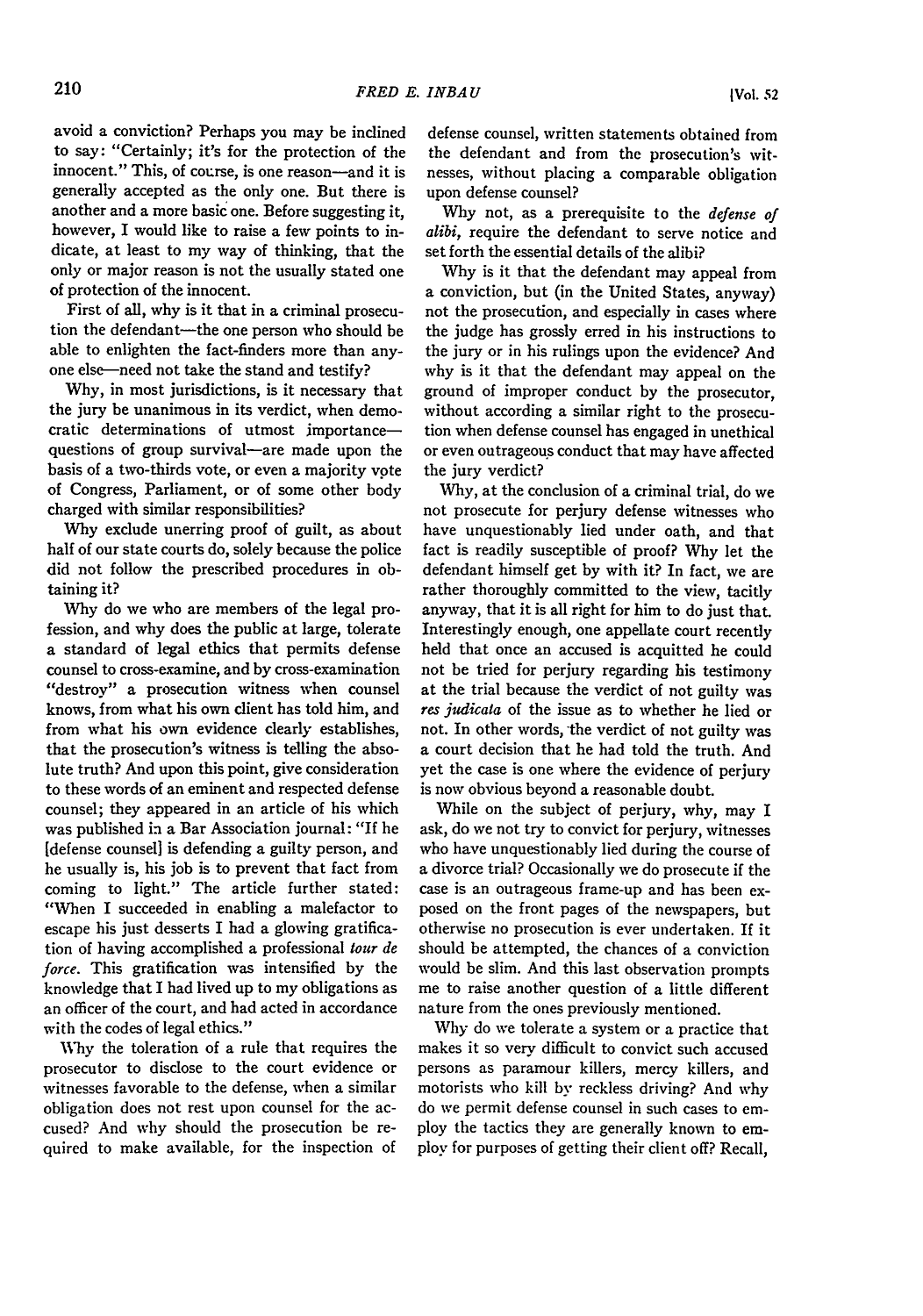if you will, the tactics of defense counsel as regards the insanity defense of the husband in "Anatomy of Murder."

The true answer to most, if not all, of the questions I have raised is certainly not--"For the protection of the innocent."

To get the real answer, what may be needed is to stretch the mind of the general public out on a psychoanalyst's couch. If we did that here is what **I** believe would be discovered:

*11re, the public at large, really do not want to conwict all criminals, but only enough to discourage crintinal conduct!*

If you will ponder over this statement you will have to agree, I believe, that the psychoanalyst came up with a very plausible explanation for the behavior referred to in my various questions.

Assuming the validity of the couch revelation, what then may account for the patient's deeprooted feelings?

Perhaps we, the public, and particularly the jury in a specific case, harbor some sort of psychological self-identification with the offender. In cases involving paramour killings, mercy killings, negligent homicides, and the like, this factor may be more apparent than in various other kinds of case situations. But in theft cases, also, and particularly as regards the offense of embezzlement, we may find the same self-identification factor. After all-and I submit this to you fully confident of its validity as to the approximation of percentages-about **85** out of every 100 persons will "steal" if the opportunity to do so is presented to them. I feel confident that this figure is about right and I base it upon the professional experiences some of us have had in the investigation of thefts and embezzlements committed by employees of banks, merchandising companies and other commercial houses. To be sure, I am not talking about large thefts and embezzlements, but thievery nevertheless. And I include such things as one's own enrichment by the padding of an expense account, the carrying home, by an employee, of merchandise belonging to the store where he works, and the pocketing of small overages in a bank teller's account at the end of the day. All this, of course, is a form of theft. And I wonder if our propensity for such conduct does not in some measure explain our laxity with respect to the legal prosecution of persons accused of thievery.

Before concluding our analysis, perhaps a few more points are in order.

If I recall correctly, as kids, in playing the game of "cops and robbers," most of us wanted to be cops. In college or law school, some students are attracted by positions in the field of criminal investigation; a number of them in the United States pursue a career in the FBI and other such law enforcement agencies. But how many lav students express a desire to make a career of prosecuting attorney? I am not talking, of course, about using the office of assistant prosecutor as a tide-over or as preparation for becoming a criminal practitioner on the other side of the table; I am talking about a burning desire to be a prosecutor, rather than counsel for the defense. I know, of course, that there are economic and other factors that feature in such decision making, but the real reason must be a more deep-rooted one. It may be this, **by** way of differentiation between a desire to be a criminal investigator and the lesser interest in becoming a prosecutor. When the ciminal case reaches the prosecution stage, the matter becomes quite personalized. Here stands  $X$ , the defendant, a particular individual, with his sympathy provoking background or situation. Our self-identification may come much easier and quicker at this point than when the police were searching for the unknown someone who committed the crime. Maybe that is one reason why we tolerate the practices and the kind of ethical standards that prevail in a criminal prosecution. That, perhaps, is why the position of counsel for the defense is more glamorous in the 'public eye than that of prosecutor.

It also seems to me that the feeling sometimes prevails that once an offender has been caught and has been in police detention and has been sub-, jected to exposure for what he is, that may be punishment enough.

Undoubtedly, too, there is the economic factor of the public not being able to afford to keep in the penitentiary all the people who may technically belong there.

From what I have said up until now my readers may well be assuming that I deplore the philosophy that we do not want to convict all criminals; that we want to convict only enough to discourage that kind of conduct. But I do not. It does not disturb me at all, and I am prepared to accept that philosophy as a desirable way of life. However, I do object to the *excesses* that have developed, like barnacles on an otherwise good ship. I feel that the legislatures and the courts, and particularly the